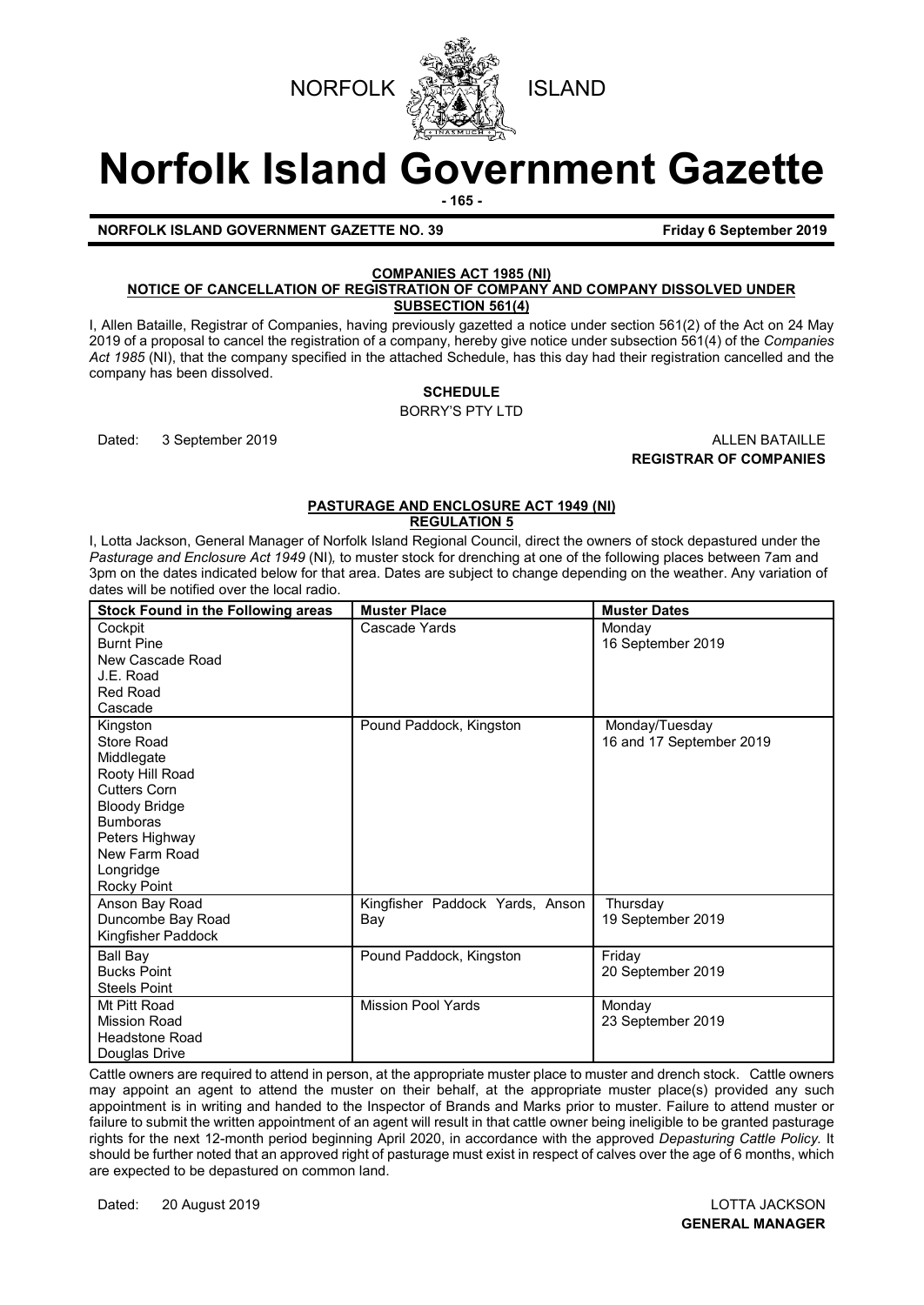#### **NORFOLK ISLAND GOVERNMENT GAZETTE NO. 39 Friday 6 September 2019**

| PLANNING ACT 2002 (NI) - SUBSECTION 43(1) NOTICE<br>DEVELOPMENT APPLICATION |                                                                                                                                                         |  |  |
|-----------------------------------------------------------------------------|---------------------------------------------------------------------------------------------------------------------------------------------------------|--|--|
| 1.<br><b>Development Application No.:</b>                                   | DA.BA 26/2019                                                                                                                                           |  |  |
| Applicant:                                                                  | Noble Property Trust                                                                                                                                    |  |  |
|                                                                             | PO Box 1130, Coolum QLD 4573                                                                                                                            |  |  |
| Location:                                                                   | Portion(s) Lot: 198 Sec: 2 Por: 47c4 Sh: 8, 30 Martins Road NORFOLK<br><b>ISI AND 2899</b>                                                              |  |  |
| Proposed Development:                                                       | Change of Use: to Residence - Dwelling House and Residence<br>Accommodation Unit; and construction of one Residence – Accommodation<br>Unit and Signage |  |  |
| Zone:                                                                       | <b>Rural Residential</b>                                                                                                                                |  |  |
| Category:                                                                   | Permissible (with consent)                                                                                                                              |  |  |

#### **Public Exhibition**

This Development Application may be inspected, during business hours, at the Planning Office at the Norfolk Island Regional Council, New Military Barracks, Kingston.

#### **Submission**

Any person may, during the period between Monday 9 September 2019 and Monday 23 September 2019, make written submissions to the General Manager about this Development Application. All submissions must state the relevant Development Application number. All submissions must be signed by at least one person making the submission. If a submission objects to the proposed development, the grounds for objections must be specified in the submission.

#### **Reviewable decisions**

Decisions made on this Development Application under the *Planning Act 2002* (NI) are reviewable decisions within the meaning of subsection 78(1) of the Act.

Dated: 3 September 2019 JODIE BROWN

# **SENIOR STRATEGIC PLANNER**

#### **PLANNING ACT 2002 (NI) – SUBSECTION 43(1) NOTICE**

**DEVELOPMENT APPLICATION**

| 1.         | <b>Development Application No.:</b> | DA.BA 25/2019                                                                       |
|------------|-------------------------------------|-------------------------------------------------------------------------------------|
| Applicant: |                                     | J L Nobbs-McCowan                                                                   |
|            |                                     | PO Box 561, NORFOLK ISLAND 2899,                                                    |
| Location:  |                                     | Portion(s) Lot: 7 Sec: 14 Por: 39r4 Sh: 40, 113 Taylors Road NORFOLK<br>ISLAND 2899 |
|            | Proposed Development:               | Industry - Light: Joinery                                                           |
| Zone:      |                                     | Mixed Use                                                                           |
| Category:  |                                     | Permissible (with consent)                                                          |

#### **Public Exhibition**

This Development Application may be inspected, during business hours, at the Planning Office at the Norfolk Island Regional Council, New Military Barracks, Kingston.

#### **Submission**

Any person may, during the period between Monday 9 September 2019 and Monday 23 September 2019, make written submissions to the General Manager about this Development Application. All submissions must state the relevant Development Application number. All submissions must be signed by at least one person making the submission. If a submission objects to the proposed development, the grounds for objections must be specified in the submission.

#### **Reviewable decisions**

Decisions made on this Development Application under the *Planning Act 2002* (NI) are reviewable decisions within the meaning of subsection 78(1) of the Act.

Dated: 3 September 2019 JODIE BROWN

**SENIOR STRATEGIC PLANNER**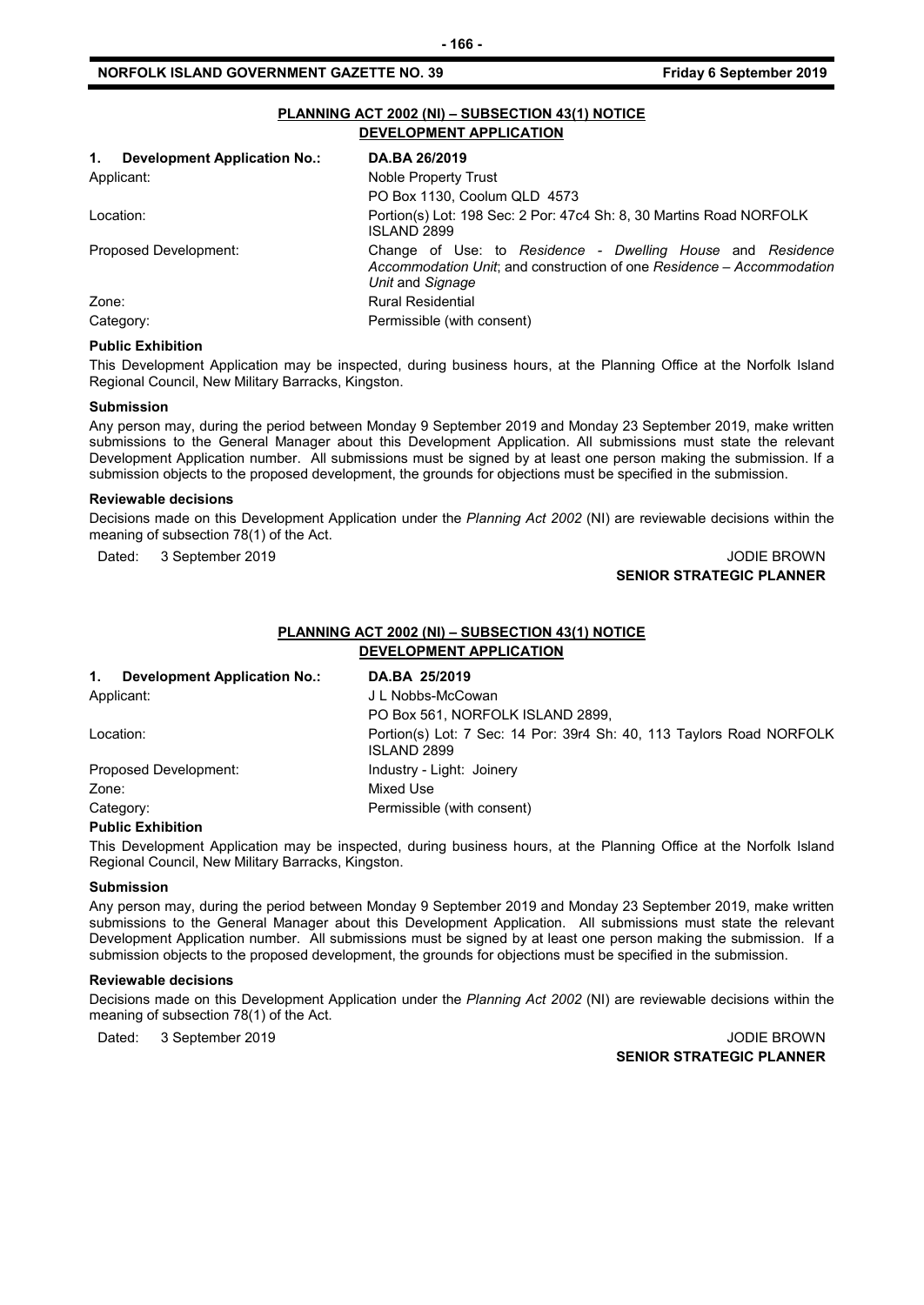#### **NORFOLK ISLAND GOVERNMENT GAZETTE NO. 39 Friday 6 September 2019**

#### **SUPPLY AND INSTALL GENERATOR AND BATTERIES REQUEST FOR TENDER 17/19 (SPT701920NIRC)**

Regional Procurement is calling a Single Source tender on behalf of the Norfolk Island Regional Council and Norfolk Electricity.

**1. PURPOSE**: A Design and Construct Contract for the replacement of Generator no. 5 and supply and installation of a new Battery Energy Storage System at the Norfolk Island Powerhouse.

It is envisaged that the successful tenderer will commence this engagement on or about 18 October 2019, subject to Council approval.

**2. INVITATION**: Tender responses are to be submitted to Regional Procurement by the deadline, 10:00am (Sydney time), Tuesday, 10th September 2019. (Submissions shall be via the Electronic Tender Box via TenderLink – see the link below.)

**3. MANDATORY PRESENTATIONS**: Tenderers are advised that a shortlist of up to three (3) tenderers will be required to attend a mandatory meeting to deliver a short (20-minute) presentation to the Evaluation Panel on their respective submissions.

| <b>DATE:</b>  | Saturday 28 September 2019.                                   |
|---------------|---------------------------------------------------------------|
| TIME:         | Commencing at 10:00am.                                        |
| <b>VENUE:</b> | The Governor's Lodge, Queen Elizabeth Avenue, Norfolk Island. |

Shortlisted tenderers will be contacted on or about 17 September 2019.

All presentation meeting costs associated with transport, accommodation or otherwise are to be borne by the tenderer. Shortlisted tenderers are encouraged to book flights and confirm visa requirements ASAP due to the limited number of flights in and out of Norfolk Island.

Failure to have a bona-fide company representative at this meeting WILL render your company ineligible to tender.

Tenderers are to note the requirements of the documents contained in the 'Information' zip folder.

A hard copy is required to be submitted to the Tender Box, 59 Bonville Avenue, Thornton 2322, as per the Invitation to Tender. Responsibility for lodgement of completed tender documents by the deadline lies solely with the Tenderer. Tender lodgement information is provided in the tender documents. Norfolk Island Regional Council and Norfolk Telecom are not bound to accept the lowest tender, or any tender submitted. All inquiries are to be lodged via the TenderLink (see link below).

**Closing date:** 10.00am AEST Tuesday 10 September 2019 **Information and submissions:** via Tenderlink [www.tenderlink.com/regionalprocurement](http://www.tenderlink.com/regionalprocurement)<br>Contact person: Peter Salafia +61 2 4978 4044, or Support Services +61 **Contact person:** Peter Salafia +61 2 4978 4044, or Support Services +61 2 4978 2046

Dated: 9 August 2019 **BRUCE TAYLOR** 

**MANAGER GROUP SERVICES**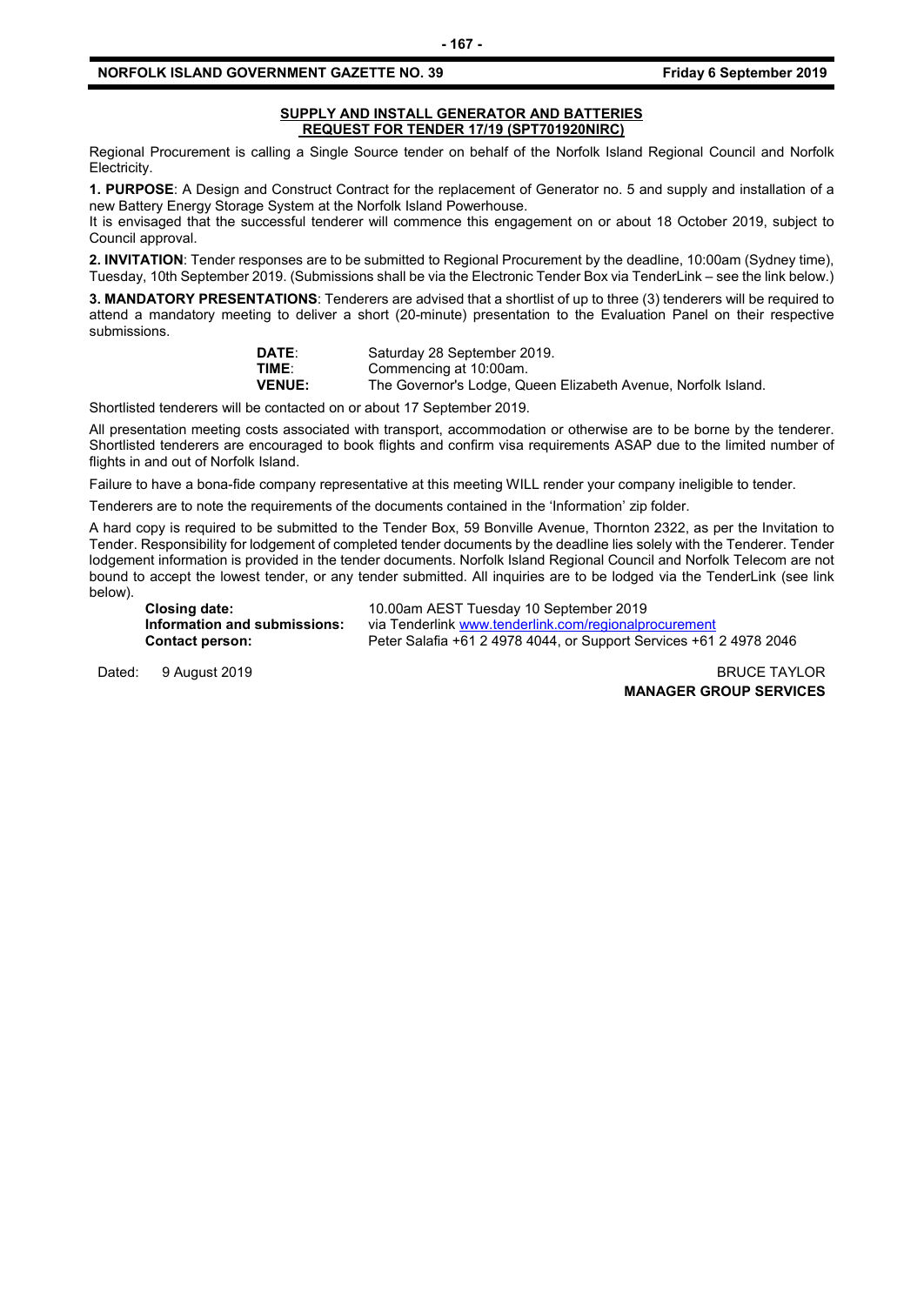### **THREE (3) FULL TIME APPRENTICESHIP POSITIONS VACANT**

Norfolk Island Regional Council is seeking applications from enthusiastic, suitable persons to join the Council team. The relevant Position Descriptions listing the full set of key accountabilities and competencies are available from our website <http://www.norfolkisland.gov.nf/your-council/working-council>

#### **Job Number: NIRC201920-06**

#### **Apprenticeship – Plumbing (1132)**

Norfolk Island Regional Council is offering a four (4) year Plumbing apprenticeship, which involves on the job training with Council combined with formal study of the relevant Certificate III course with an accredited training provider. The course provides national competencies to undertake training in your relevant field.

As a Plumbing apprentice, you will assist qualified tradespeople in all areas of the plumbing profession such as plumbing and related maintenance on new and existing buildings and structure.

**Enquiry Contact Officer – Alan Buckley - phone +6723 50057 or emai[l alan.buckley@nirc.gov.nf](mailto:alan.buckley@nirc.gov.nf)**

#### **Job Number: NIRC201920-07**

#### **Apprenticeship - Electrical (1133)**

Norfolk Island Regional Council is offering a four (4) year Electrical apprenticeship, which involves on the job training with Council combined with formal study of the relevant Certificate III course with an accredited training provider. The course provides national competencies to undertake training in your relevant field.

As an Electrical apprentice, you will assist qualified tradespeople in areas such as general construction, domestic and industrial wiring, switchboards, low and high voltage substations and distribution network, airport lighting, emergency generators.

**Enquiry Contact Officer – Alistair Innes-Walker - phone +6723 22001 or emai[l alistair.innes-walker@nirc.gov.nf](mailto:alistair.innes-walker@nirc.gov.nf)**

#### **Job Number: NIRC201920-08**

#### **Apprenticeship - Telecommunications (1134)**

Norfolk Island Regional Council is offering a four (4) year Telecommunications apprenticeship, which involves on the job training with Council combined with formal study of the relevant Certificate III course with an accredited training provider. The course provides national competencies to undertake training in your relevant field.

As a Telecommunications apprentice, you will assist qualified tradespeople in areas such as installation and configuring equipment in connecting technologies that integrate radio, optical and internet protocol (IP) based applications. Installation requirements, test installed equipment, run fault finding checks and maintenance of Council's telecommunication assets.

**Enquiry Contact Officer – Alistair Innes-Walker - phone +6723 22001 or emai[l alistair.innes-walker@nirc.gov.nf](mailto:alistair.innes-walker@nirc.gov.nf)**

#### **Salaries for all Council apprenticeships are:**

**1st year \$28,334.47 per annum (pa), 2nd year \$33,486.19pa, 3rd year \$38,637.92pa, 4th year \$46,365.50pa Minimum salary for adult apprentice \$44,770.27pa (subject to changes in the Enterprise Agreement).**

Norfolk Island Regional Council Values are at the core of our work. It is expected that your conduct will reflect Council's values and your commitment to those values will be central to your successful performance as an employee of Council.

These are full time roles for a period of 4 years, with salary and conditions of employment being paid in accordance with Council's Enterprise Agreement 2018. **Employment to commence January 2020 and you must be able to commit to block training, off island, at a TAFE NSW Campus early 2020.**

Successful applicants will be required to undergo a pre-employment medical examination at Council's expense.

#### **Please note that Council cannot guarantee ongoing employment at the completion of the apprenticeships.**

General enquiries may be made to Human Resources Office[, hr@nirc.gov.nf](mailto:hr@nirc.gov.nf) or phone Thomas Andresen on +6723 22001, Ext. 5 or Ext.115.

9.5% superannuation, employer contributions only made if monthly wages exceed \$450 (before tax).

Appointments will be made on merit in compliance with the principles of Equal Employment Opportunity. If you are interested in the advertised positions, you will need to send a written application addressing the competencies and qualifications contained in the Position Description. Applications must also include a resumé/curriculum vitae and two recent work-related referees. Please note that if you do not fully address the competencies and qualifications criteria you may be excluded from being shortlisted for further progression in the recruitment process. Applications are to be lodged by **email** to [hr@nirc.gov.nf](mailto:hr@nirc.gov.nf) **no later than 9:00am, Monday, 9 September 2019.** 

Dated: 23 August 2019 LOTTA JACKSON

**GENERAL MANAGER**